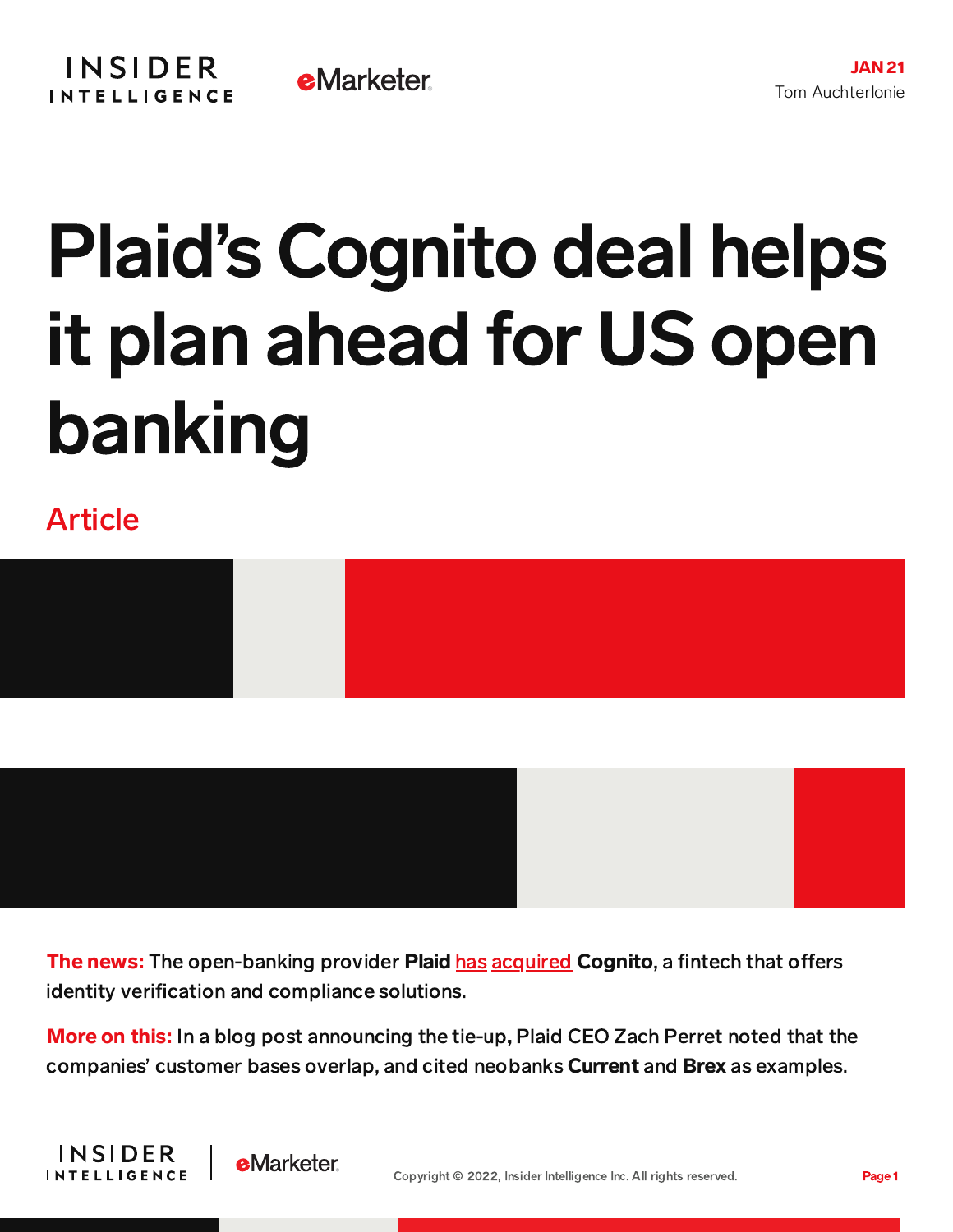Plaid now has about 5,500 customers, per TechCrunch, which said that the deal will also expand Cognito's reach. The combination is valued at about \$250 million, the publication reported.

The deal**'**s rationale: Perret, [along](https://cognitohq.com/blog/plaid-and-cognito) with Cognito CEO Alain Meier, said the status quo for identity verification and compliance—they mentioned know your customers (KYC) and antimoney laundering (AML)—is too fragmented.

- Plaid's CEO called it a "patchwork approach [that] often delivers poor user experiences that result in people abandoning the signup process because it takes too long or it is too difficult to provide the required documents and information."
- The [leaders](https://plaid.com/blog/cognito-joins-plaid/) [see](https://cognitohq.com/blog/plaid-and-cognito) themselves as solving this problem by joining together to simplify the onboarding process for people who link their bank accounts with outside fintechs.
- There's also a responsive business case: Perret told TechCrunch that Plaid's customers have asked it about ways to speed up onboarding.
- Perret views verification as a key piece of Plaid's strategic puzzle, [calling](https://plaid.com/blog/cognito-joins-plaid/) it "one of three critical parts of a complete onboarding experience, along with account connection (connecting your bank/financial data to an app) and account funding (moving money into an app), which Plaid provides today."

The opportunity: Cognito's products fill a void in Plaid's product lineup and positions it to weather trust and regulatory challenges in open banking's future.

- Cognito's verification and compliance features may help its fintech customers improve their relationship with US consumers—just 14% of consumers said they trusted fintechs to connect with their bank accounts in a way that**'**s secure, [per](https://content-na2.emarketer.com/fintechs-have-ground-make-up-court-of-public-opinion) a recent Mastercard survey. Plaid itself [agreed](https://content-na2.emarketer.com/plaid-launches-data-security-framework-ahead-of-regulatory-overhaul) to a \$58 million settlement in August 2021 over litigation accusing it of sharing users' data without their consent.
- There's [also](https://content-na2.emarketer.com/fintechs-have-ground-make-up-court-of-public-opinion) a large trust gap in how respondents—measured across North America—feel about fintechs and their own banks: 26% replied that they "strongly trust" fintechs, but 56% gave the same answer for banks. This suggests that open-banking adoption could grow if Plaid's banking customers support Cognito's offerings and integrate them into fintech onboarding.

Plaid's deal is well-timed: The Consumer Financial Protection Bureau (CFPB) will eventually wrap up its [rulemaking](https://content-na2.emarketer.com/chopra-faces-overdrafts-open-banking-major-cfpb-items) process to enable US consumers to easily move their data from one

**INSIDER** 

**INTELLIGENCE** 

**e**Marketer